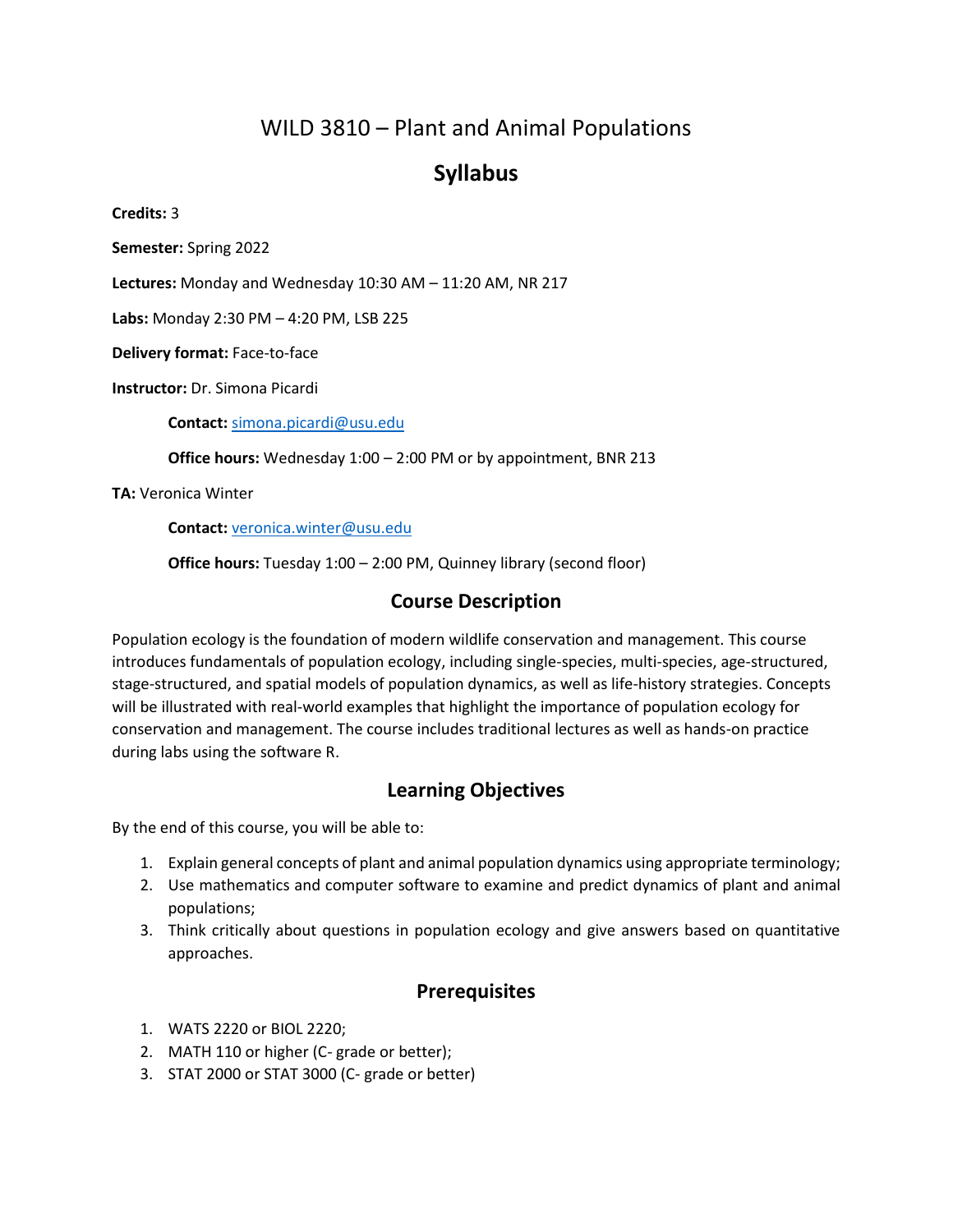## **Instructional Methods**

The course will be articulated in lectures, labs, homework, and a final exam.

**Lectures:** Each week, we will meet twice for one hour at a time to cover theory and concepts.

**Labs:** Each week, we will meet once for two hours to practice hands-on exercises that apply the concepts covered during lecture.

**Homework:** You will be expected to complete one reading, one quiz, and one assignment per week.

- **Readings:** Readings will be assigned from our textbook or provided in .pdf format.
- **Quizzes:** Quizzes will focus on topics covered during lecture and/or readings and will include a mixture of multiple choice and short-answer questions.
- **Assignments:** Assignments will require solving applied problems using math and code in R; each week, the lab will cover a similar problem to that week's assignment to prepare you to tackle the exercise at home.

**Final exam:** The course will conclude with a final exam on topics covered throughout the semester.

### **Course Resources**

**Textbook:** Mills, L.S. 2013. Conservation of Wildlife Populations: Demography, Genetics, and Management. Second Edition. Blackwell Publishing, Malden, MA. ISBN: 978-0-470-67149-8

**Canvas:** Canvas is the Learning Management System that we will use for our course. We will be using Canvas's Quiz, Assignment, and Announcement tools. The Discussion tool can be used among students to discuss labs and lectures, but should not be used to exchange results pertaining to lab assignments, quizzes, or final assignments.

**Course materials:** I will share .pdf copies of lecture slides prior to each lecture and any files required for labs prior to each lab on Canvas.

**Software:** Students should have access to a computer with the software R and RStudio installed. Both of these are free and open source, and will need to be installed separately. For instructions on how to install R, see: [https://ecorepsci.github.io/reproducible-science/index.html#r.](https://ecorepsci.github.io/reproducible-science/index.html#r) For instructions on how to install RStudio, see[: https://ecorepsci.github.io/reproducible-science/index.html#rstudio.](https://ecorepsci.github.io/reproducible-science/index.html#rstudio) If you do not have access to a personal laptop or desktop computer, you may complete your homework assignments on lab computers.

# **Course Schedule**

#### **Part I: Unstructured Population Dynamics**

#### **Week 1**

- Welcome, logistics
- LAB: Intro to R
- Introduction to population ecology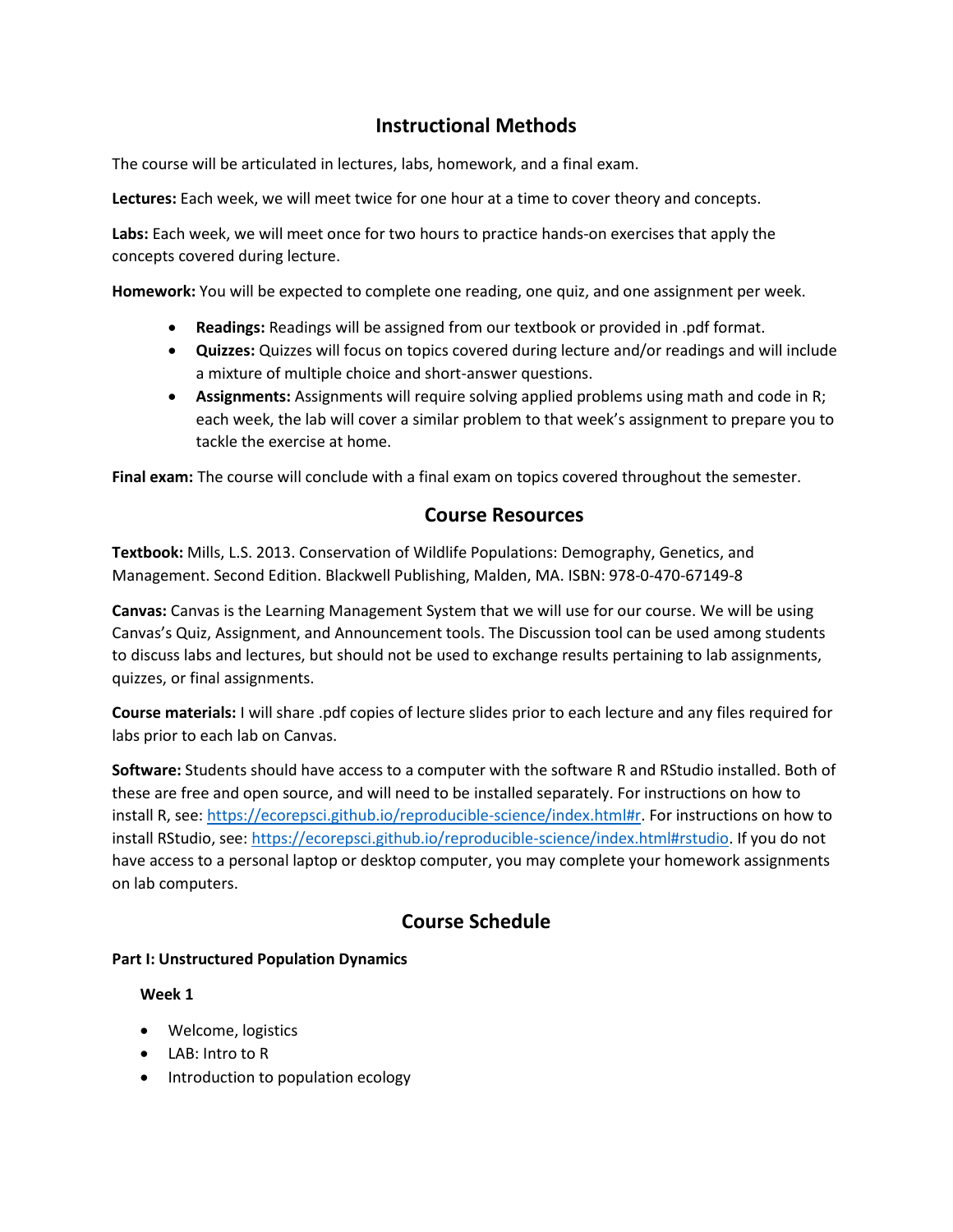#### **Week 2**

- *MLK Day*
- Review of R concepts

#### **Week 3**

- Abundance estimation
- LAB: CMR and Lincoln-Peterson
- Density-independent population growth

#### **Week 4**

- Stochasticity
- LAB: Density-independent models
- Density-dependent population growth

#### **Week 5**

- Small populations
- LAB: Logistic growth and the Ricker model
- Review: Unstructured populations

#### **Part II: Structured Population Dynamics**

#### **Week 6**

- Age-structured populations
- LAB: Life tables
- *Midterm 1: Unstructured populations*

#### **Week 7**

- *President's Day*
- Survival estimation

#### **Week 8**

- Reproduction
- LAB: Cormack-Jolly-Seber
- Stage-structured populations

#### **Week 9**

• *Spring break*

#### **Week 10**

- Matrix population models
- LAB: Matrix population models
- Reproductive value, sensitivity, and elasticity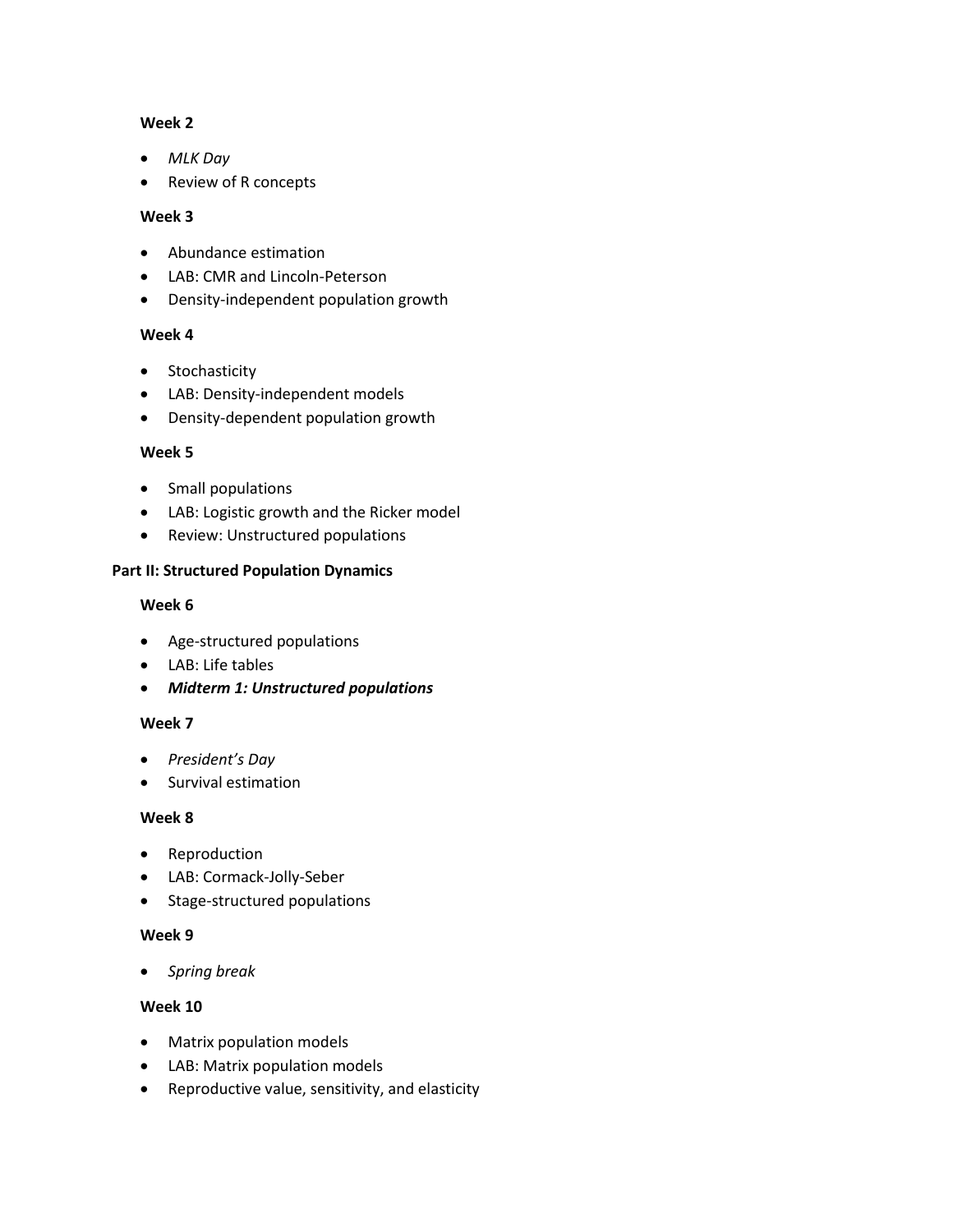#### **Week 11**

- Life history variation
- LAB: Elasticity analysis
- Review: Structured populations

#### **Part III: Spatial population dynamics**

#### **Week 12**

- Metapopulation dynamics
- LAB: Metapopulation models
- *Midterm II: Structured populations*

#### **Week 13**

- Source-sink dynamics
- LAB: Occupancy models
- Review: Spatial dynamics

#### **Part IV: Species interactions**

#### **Week 14**

- *No class*
- Competition

#### **Week 15**

- Competition
- LAB: Lotka-Volterra
- Predation

#### **Week 16**

- Review: Species interactions
- Final review

# **Course Policies**

#### *Attendance*

If you are not able to attend class, please let me know as early as possible (applies to lectures and labs).

#### *Grading*

Assignments will be worth 40% of the final grade, quizzes will be worth 30%, and the final exam will be worth 30%. Assignments and quizzes will be due every Sunday at midnight. There will be an automatic 10% deduction per day for late assignments. After 10 days, unjustified missing assignments or quizzes will receive a grade of 0. If you are unable to hand in an assignment because of extenuating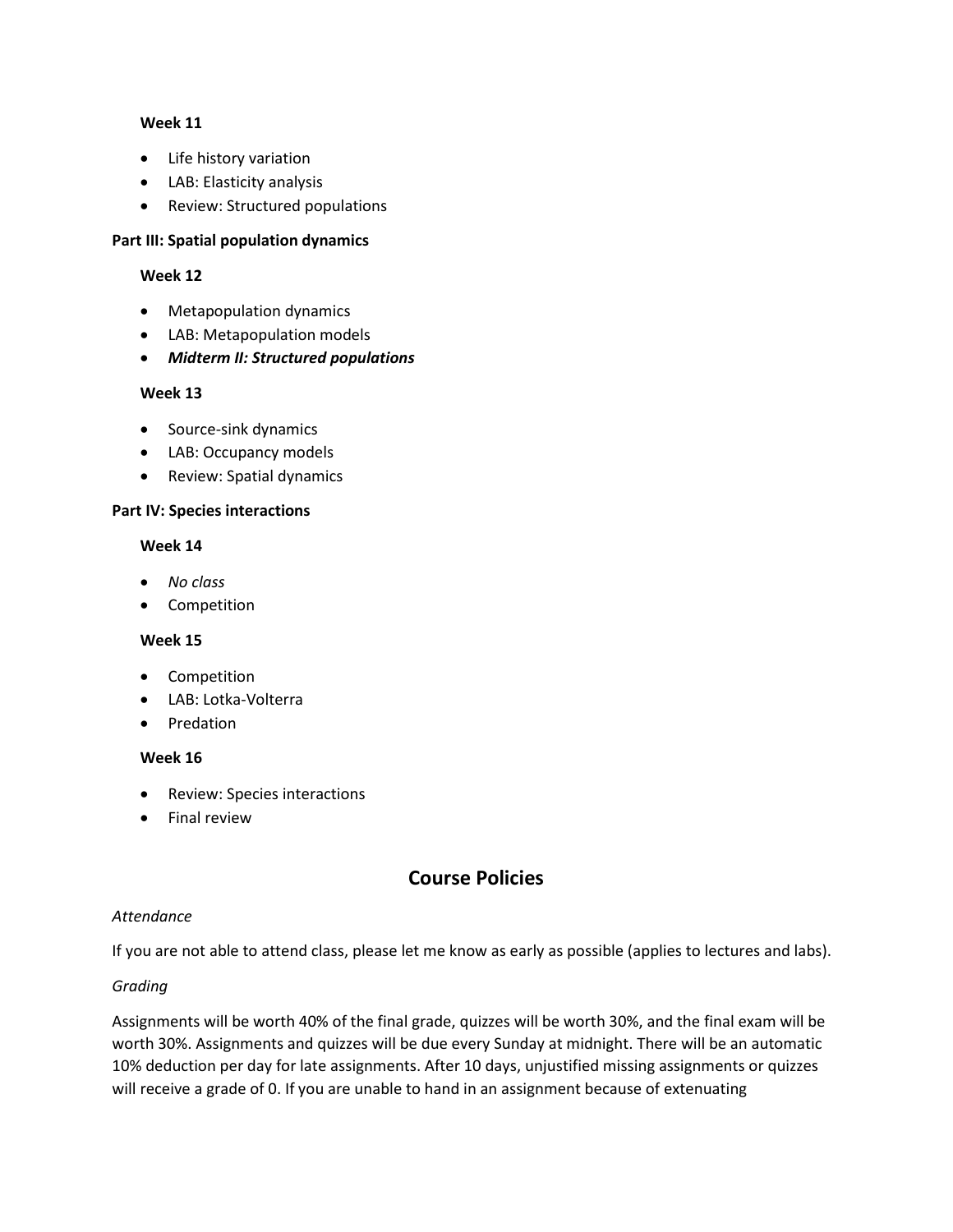circumstances, please contact me and we will discuss options. At the end of the semester, I will drop the lowest-score assignment from the final grade calculation (does not apply to quizzes). Assignments will be graded following a rubric that I will share with the class after the assignment is due. **There will be no opportunities for extra credit.**

| Grade        | Range               |
|--------------|---------------------|
| A            | 100 % to 93.0%      |
| А-           | < 93.0 % to 90.0%   |
| $B+$         | < 90.0 % to 87.0%   |
| B            | < 87.0 % to 83.0%   |
| $B -$        | < 83.0 % to 80.0%   |
| $C+$         | < 80.0 % to 77.0%   |
| $\mathsf{C}$ | < 77.0 % to 73.0%   |
| $C-$         | < 73.0 % to 70.0%   |
| $D+$         | $< 70.0 %$ to 67.0% |
| D            | $< 67.0$ % to 60.0% |
| F            | $<$ 59.0 % to 0.0%  |

Final grades will be assigned based on the following standards:

# **Library Services**

All USU students attending classes in Logan, at our Regional Campuses, or online can access all databases, e-journals, and e-books regardless of location. Additionally, the library will mail printed books to students, at no charge to them. Students can also borrow books from any Utah academic library. Take advantage of all library services and learn more at [http://libguides.usu.edu/rc.](http://libguides.usu.edu/rc)

### **Classroom Civility and Code of Conduct**

Utah State University supports the principle of freedom of expression for both faculty and students. The University respects the rights of faculty to teach and students to learn. Maintenance of these rights requires classroom conditions that do not impede the learning process. Disruptive classroom behavior will not be tolerated. An individual engaging in such behavior may be subject to disciplinary action. Read [Student Code Article V Section V-3](https://studentconduct.usu.edu/studentcode/article5) for more information.

# **University Policies & Procedures**

#### *COVID-19 Classroom Protocols*

In order to continue to provide a high standard of instruction at USU, and to limit the spread of COVID-19 during the pandemic, students are asked to follow certain classroom protocols. These protocols are in place not only for your safety but also the safety of the rest of the campus community. You will be asked to clean your desk area at the start of each class, sit in designated seats, wear face coverings, and follow dismission instructions. There may be individual medical circumstances that prevent some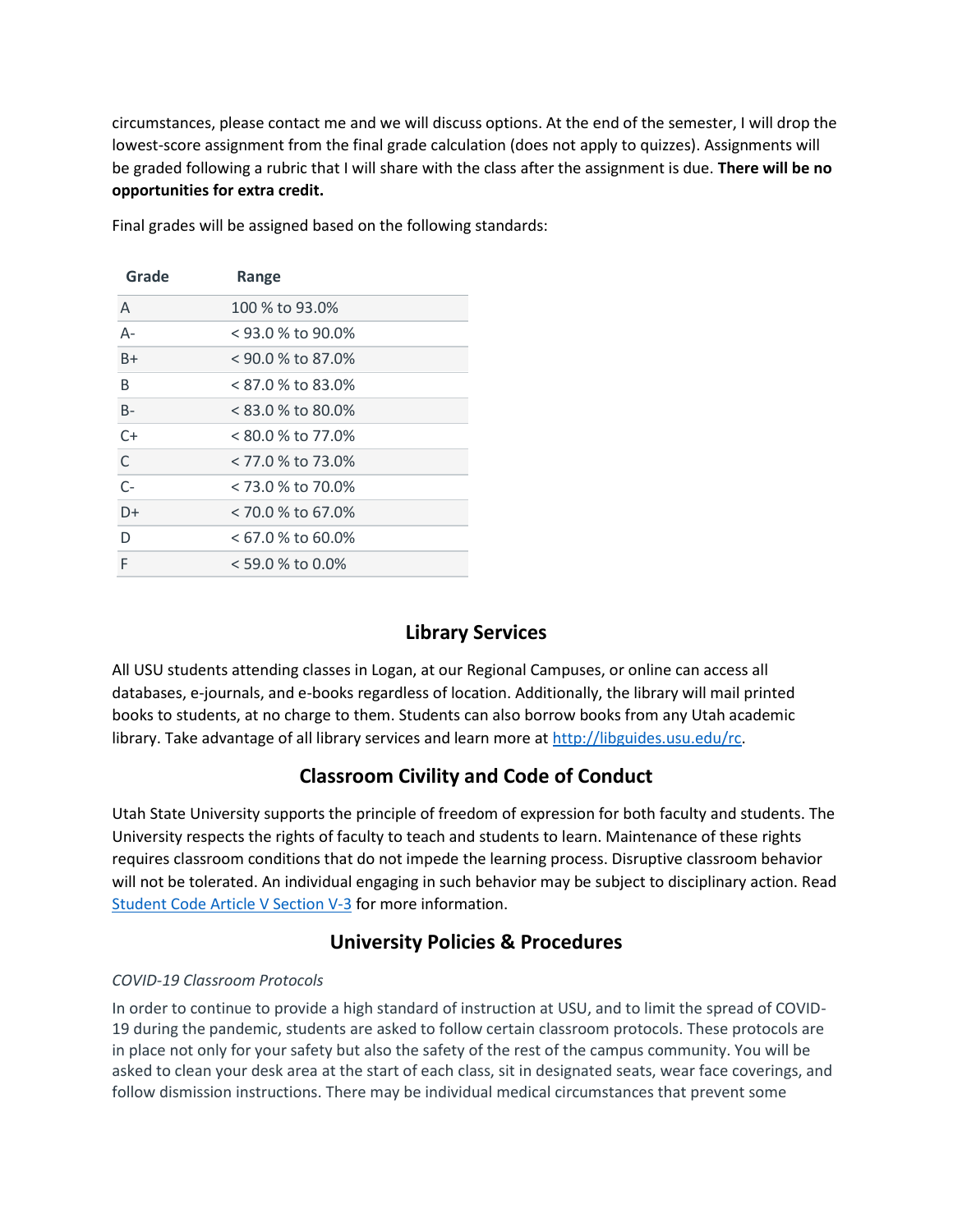students from using face coverings. These circumstances will be rare, but if they do exist, we ask that everyone be respectful. It is imperative that we each do our part so that on-campus instruction can continue.

#### *Academic Freedom and Professional Responsibilities*

Academic freedom is the right to teach, study, discuss, investigate, discover, create, and publish freely. Academic freedom protects the rights of faculty members in teaching and of students in learning. Freedom in research is fundamental to the advancement of truth. Faculty members are entitled to full freedom in teaching, research, and creative activities, subject to the limitations imposed by professional responsibility. [Faculty](http://www.usu.edu/hr/files/uploads/Policies/403.pdf) Code Policy #403 further defines academic freedom and professional responsibilities.

#### *Academic Integrity – "The Honor System"*

Each student has the right and duty to pursue his or her academic experience free of dishonesty. To enhance the learning environment at Utah State University and to develop student academic integrity, each student agrees to the following Honor Pledge:

*"I pledge, on my honor, to conduct myself with the foremost level of academic integrity."* A student who lives by the Honor Pledge is a student who does more than not cheat, falsify, or plagiarize. A student who lives by the Honor Pledge:

- Espouses academic integrity as an underlying and essential principle of the Utah State University community;
- Understands that each act of academic dishonesty devalues every degree that is awarded by this institution; and
- Is a welcomed and valued member of Utah State University.

#### *Academic Dishonesty*

The instructor of this course will take appropriate actions in response to Academic Dishonesty, as defined the University's Student Code. Acts of academic dishonesty include but are not limited to:

- Cheating: using, attempting to use, or providing others with any unauthorized assistance in taking quizzes, tests, examinations, or in any other academic exercise or activity. Unauthorized assistance includes:
	- $\circ$  Working in a group when the instructor has designated that the quiz, test, examination, or any other academic exercise or activity be done "individually;"
	- $\circ$  Depending on the aid of sources beyond those authorized by the instructor in writing papers, preparing reports, solving problems, or carrying out other assignments;
	- o Substituting for another student, or permitting another student to substitute for oneself, in taking an examination or preparing academic work;
	- o Acquiring tests or other academic material belonging to a faculty member, staff member, or another student without express permission;
	- $\circ$  Continuing to write after time has been called on a quiz, test, examination, or any other academic exercise or activity;
	- $\circ$  Submitting substantially the same work for credit in more than one class, except with prior approval of the instructor; or engaging in any form of research fraud.
- Falsification: altering or fabricating any information or citation in an academic exercise or activity.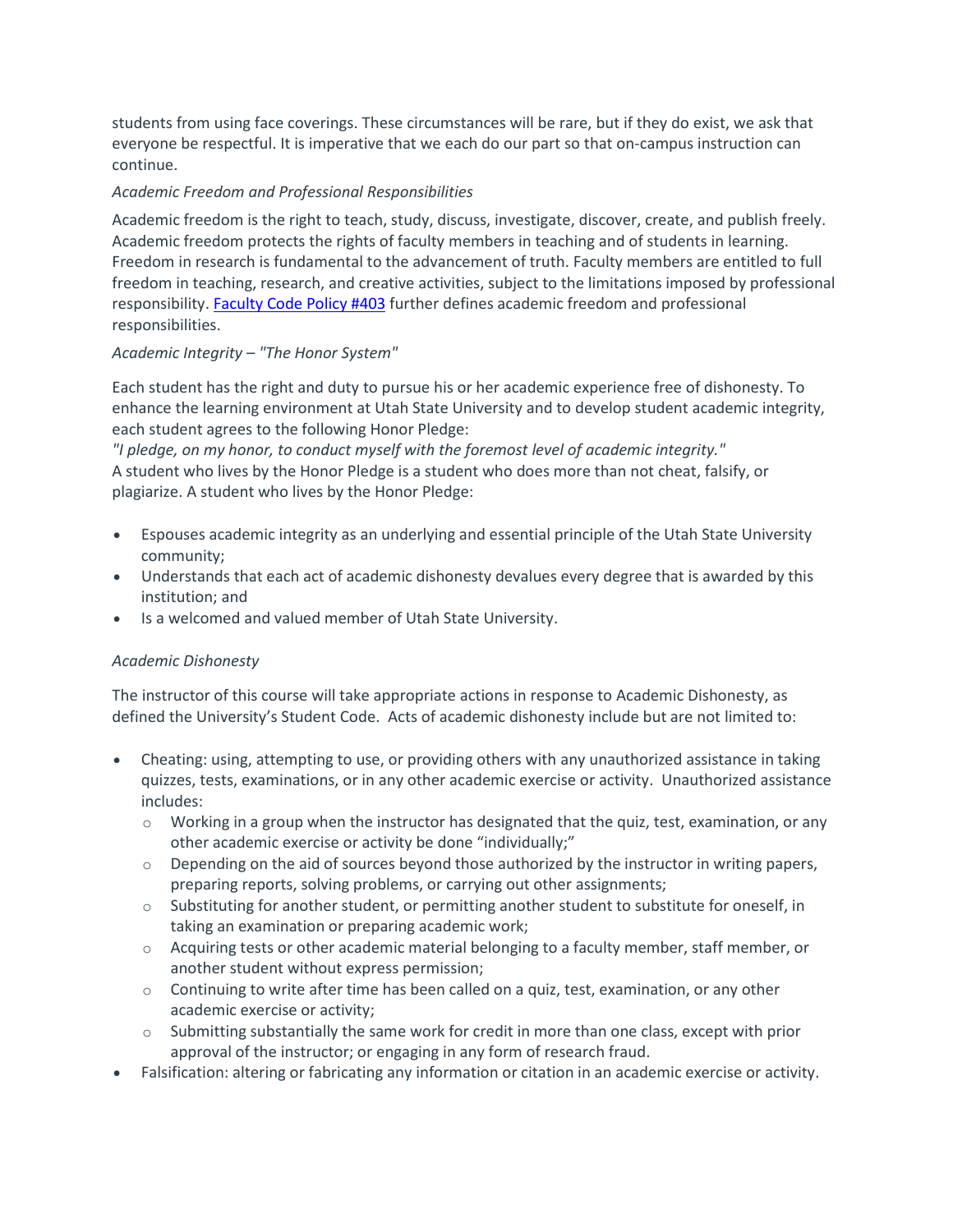• Plagiarism: representing, by paraphrase or direct quotation, the published or unpublished work of another person as one's own in any academic exercise or activity without full and clear acknowledgment. It also includes using materials prepared by another person or by an agency engaged in the sale of term papers or other academic materials.

For additional information go to: **ARTICLE VI. University [Regulations](https://studentconduct.usu.edu/studentcode/article6) Regarding Academic Integrity** 

#### *Sexual Harassment/Title IX*

Utah State University is committed to creating and maintaining an environment free from acts of sexual misconduct and discrimination and to fostering respect and dignity for all members of the USU community. Title IX and USU [Policy](http://www.usu.edu/policies/339) 339 address sexual harassment in the workplace and academic setting. The university responds promptly upon learning of any form of possible discrimination or sexual misconduct. Any individual may contact USU's Affirmative [Action/Equal](http://aaeo.usu.edu/) Opportunity (AA/EO) Office for available options and resources or clarification. The university has established a complaint procedure to handle all types of discrimination complaints, including sexual harassment (USU [Policy](http://www.usu.edu/policies/305/) 305), and has designated the AA/EO Director/Title IX Coordinator as the official responsible for receiving and investigating complaints of sexual harassment.

#### *Withdrawal Policy and "I" Grade Policy*

Students are required to complete all courses for which they are registered by the end of the semester. In some cases, a student may be unable to complete all of the coursework because of extenuating circumstances, but not due to poor performance or to retain financial aid. The term 'extenuating' circumstances includes: (1) incapacitating illness which prevents a student from attending classes for a minimum period of two weeks, (2) a death in the immediate family, (3) financial responsibilities requiring a student to alter a work schedule to secure employment, (4) change in work schedule as required by an employer, or (5) other emergencies deemed appropriate by the instructor.

#### *Students with Disabilities*

USU welcomes students with disabilities. If you have, or suspect you may have, a physical, mental health, or learning disability that may require accommodations in this course, please contact the Disability [Resource](http://www.usu.edu/drc/) Center (DRC) as early in the semester as possible (University Inn # 101, (435) 797-2444, [drc@usu.edu\)](mailto:drc@usu.edu). All disability related accommodations must be approved by the DRC. Once approved, the DRC will coordinate with faculty to provide accommodations.

#### *Diversity Statement*

Regardless of intent, careless or ill-informed remarks can be offensive and hurtful to others and detract from the learning climate. If you feel uncomfortable in a classroom due to offensive language or actions by an instructor or student(s) regarding ethnicity, gender, or sexual orientation, contact:

- Division of Student Affairs: [https://studentaffairs.usu.edu,](https://studentaffairs.usu.edu/) (435) 797-1712, [studentservices@usu.edu,](mailto:studentservices@usu.edu) TSC 220
- Student Legal Services: [https://ususa.usu.edu/student-association/student-advocacy/legal-services,](https://ususa.usu.edu/student-association/student-advocacy/legal-services) (435) 797-2912, TSC 326,
- Access and Diversity: [http://accesscenter.usu.edu,](http://accesscenter.usu.edu/) (435) 797-1728, [access@usu.edu;](mailto:access@usu.edu) TSC 315
- Multicultural Programs: [http://accesscenter.usu.edu/multiculture,](http://accesscenter.usu.edu/multiculture) (435) 797-1728, TSC 315
- LGBTQA Programs: [http://accesscenter.usu.edu/lgbtqa,](http://accesscenter.usu.edu/lgbtqa/) (435) 797-1728, TSC 3145
- Provost's Office Diversity Resources: [https://www.usu.edu/provost/diversity,](https://www.usu.edu/provost/diversity/) (435) 797-8176